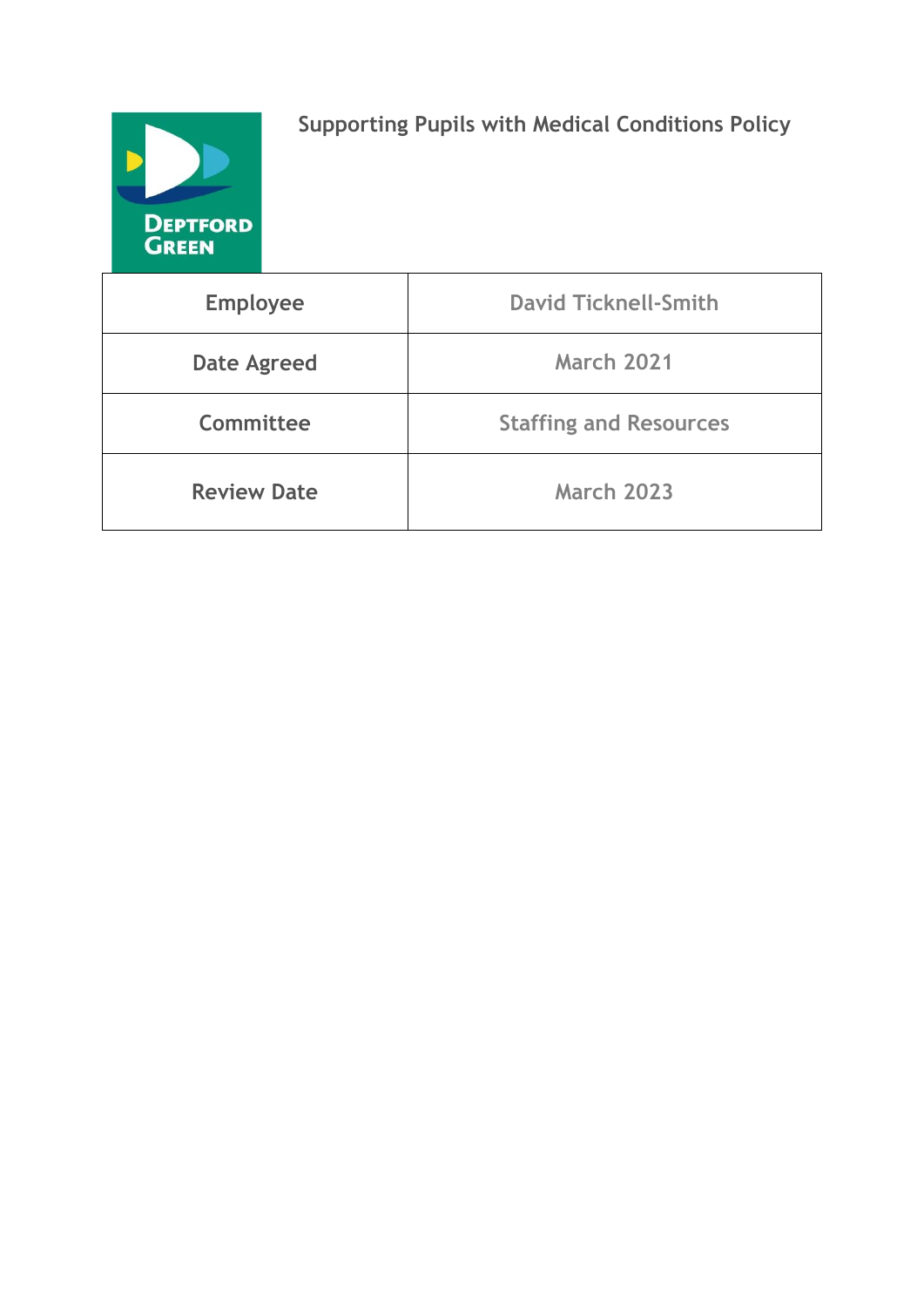## **Supporting Pupils with Medical Conditions Policy**

## **Definition:**

Pupils' medical needs may be broadly summarised as being of two types:

- 1. Short-term, affecting their participation in school activities which they are on a course of medication.
- 2. Long-term, potentially limiting their access to education and requiring extra care and support.

The Children and Families Act 2014 places a duty on schools to plan for children with medical conditions. **Pupils with medical conditions have the same right of admission to school as other children and cannot be refused admission or excluded from school on medical grounds alone.**  However, teachers and other school staff in charge of pupils have a common law duty to act 'in loco parentis' and must ensure the safety of all pupils in their care. To this end, we reserve the right to refuse admittance to a child with an infectious disease, where there may be a risk posed to others or to the health of the child involved. This duty also extends to staff leading activities taking place off the school site.

The prime responsibility for a child's health lies with the parent, who is responsible for the child's medication and must supply the school with all relevant information needed for proficient care to be given to the pupil. The school takes advice and guidance from a range of sources, including the School Nurse, Health professionals and the child's GP in addition to the information provided by parents in the first instance. This enables us to ensure we assess and manage risk and minimise disruption to the learning of the child and others who may be affected (for example, fellow pupils).

**Deptford Greens Aims:** Schools have a responsibility for the health and safety of pupils in their care. In the case of pupils with special medical needs, the responsibility of DGS is to make sure that safety measures cover the needs of all pupils in the school community. This may mean making special arrangements for pupils so that they can access their full and equal entitlement to all aspects of the curriculum. In this case, individual procedures may be required. DGS is responsible for making sure that relevant staff know about and are, if necessary, trained to provide any additional support that pupils with medical conditions (long or short term) may need:

- To support pupils with medical conditions, so that they have full access to education, including physical education and educational visits.
- To ensure that school staff involved in the care of children with medical needs are fully informed and adequately trained by a professional (School Nurse and outside providers) to administer support or prescribed medication.
- To comply fully with the Equality Act 2010 for pupils who may have disabilities or special educational needs.
- To write, in association with healthcare professionals, Individual Healthcare Plans where necessary
- To respond sensitively, discreetly and quickly to situations where a child with a medical condition requires support.
- To keep, monitor and review appropriate records.

#### **Expectations for Parents**

- Parents will ensure that their child carries their medication with them every day to school.
- Parents will inform school of any medical condition which affects their child.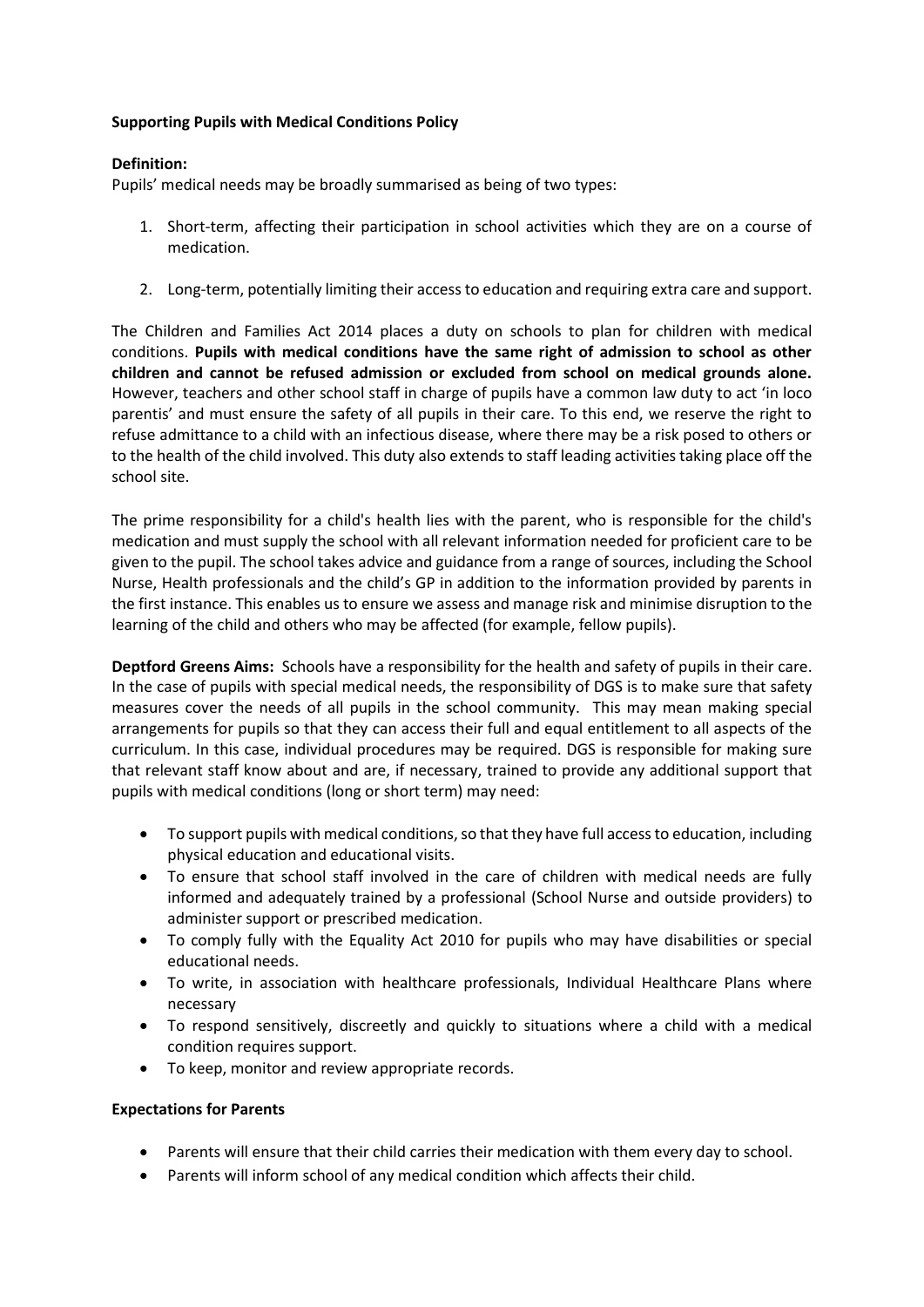- Parents will supply school with appropriately prescribed medication, where the dosage information and regime are clearly printed by a pharmacy on the container.
- Parents will ensure that medicines to be given in school are in date and clearly labelled.
- Parents will co-operate in training their children to self-administer medicine if this is appropriate, and that staff members will only be involved if this is not possible.
- Medical professionals involved in the care of children with medical needs will fully inform staff beforehand of the child's condition, its management and implications for the school life of that individual.

## **Individual Healthcare Plans**

School staff will liaise as necessary with Healthcare professionals/parents and services to access the most up-to-date advice about a pupil's medical needs and will seek support and training for staff in the interests of the pupil. Transitional arrangements between schools will be completed in such a way that DGS will ensure full disclosure of relevant medical information, healthcare plans and support needed in good time for the child's receiving school to adequately prepare Individual Healthcare plans will be written, monitored and reviewed regularly and will include the views and wishes of the pupil and parent in addition to the advice of relevant medical professionals.

If a first aider is requested to attend a student, the receptionist will check the schools Management Information System to check whether that student has any existing medical conditions or a healthcare plan and inform the first aider attending.

**In an emergency:** In a medical emergency, should the child not be conscious the first member of staff to attend will request a 999 call for an ambulance, following this the school's First Aiders will be asked to attend.

If an ambulance needs to be called, staff will:

• Outline the full condition and how it occurred give details regarding the child's date of birth, address, parents' names and any known medical conditions.

Pupils will be accompanied to hospital by a member of staff if this is deemed appropriate. Staff cars should not be used for this purpose. Parents must always be called in a medical emergency, but do not need to be present for a child to be taken to hospital.

**Administration of medicines:** Only essential medicines will be administered during the school day. These will be only those prescribed by a doctor. Parents must fill in our medical form (Appendix 1) before any medicine is administered. Medicines to be given during the school day must be in their original container, clearly label with the pupil's name and date medicine was prescribed by the doctor. Controlled drugs can also be administered, subject to all other conditions as described in the Policy.

Essential medicines will be administered on Educational Visits, subject to the conditions above. A risk assessment may be needed before the visit takes place. Staff supervising the visit will be responsible for safe storage and administration of the medicine during the visit.

Before administering any medicine, staff must check that the medicine belongs to the child, must check that the dosage they are giving is correct, and that written permission has been given. Any child refusing to take medicine in school will not be made to do so, and parents will be informed about the dose being missed. All doses administered will be recorded in the Administration of Medicines book

All medicines will be stored safely. Medicines needing refrigeration will be stored in the medical room fridge. Some medicines (inhalers, etc.) will be carried by pupils and spares will be kept by main office.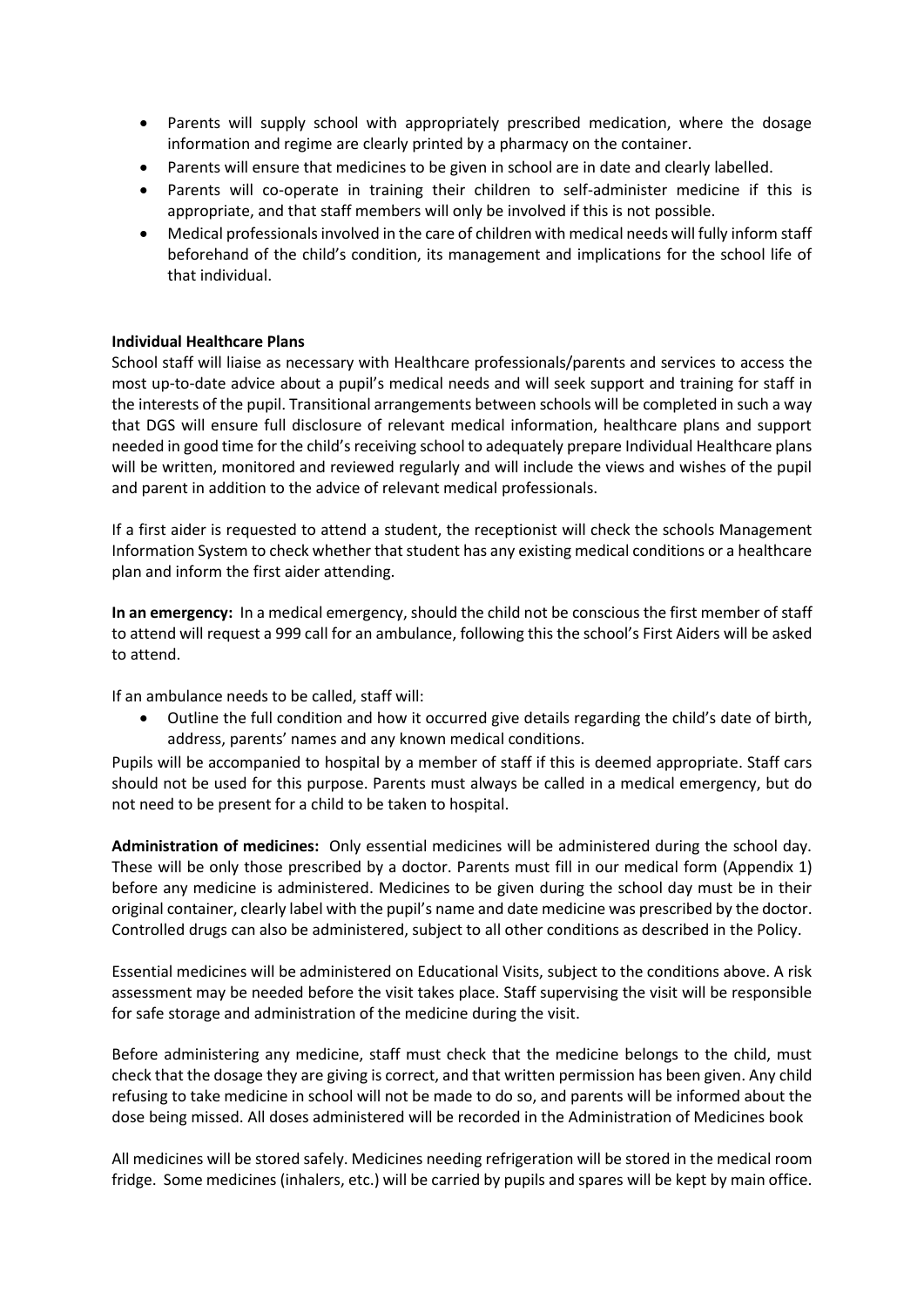**All medicines must be clearly labelled.** Pupils self-administrating asthma inhalers do not need to be recorded. Pupils must always be allowed to use their inhalers. Inhalers must be marked with the pupil's name. All pupils with an inhaler must take them on educational visits, however short in duration.

Controlled drugs will be kept in a locked cabinet in medical room. Access to these medicines is restricted to the named persons. (First aiders)

**Epi-pen:** Epi-pens will be kept in the main Admin office to allow all staff accessin case of an emergency. **Epi Pen training for staff will be updated regularly.**

**The Governing Body:** The governing body should ensure that plans are reviewed at least annually or earlier if evidence is presented that the child's needs have changed. They should be developed with the child's best interests in mind and ensure that the school assesses and manages risks to the child's education, health and social well-being and minimises disruption. Where the child has a special educational need identified in a statement or EHC plan, the individual healthcare plan should be linked to or become part of that statement or EHC plan.

The governing body should ensure that their arrangements give parents and pupils confidence in the school's ability to provide effective support for medical conditions in school. The arrangements should show an understanding of how medical conditions impact on a pupil's ability to learn, as well as increase their confidence and promote self-care. They should ensure that staff are trained to provide the support that pupils need.

#### **Trained Staff**

- Named person (Dave Ticknell-Smith) for ensuring all first aiders are appropriately trained and at correct intervals.
- Monitoring of individual healthcare plans. (Pastoral Leader)
- Named person to ensure all health plans are reviewed annually (Pastoral Leaders)